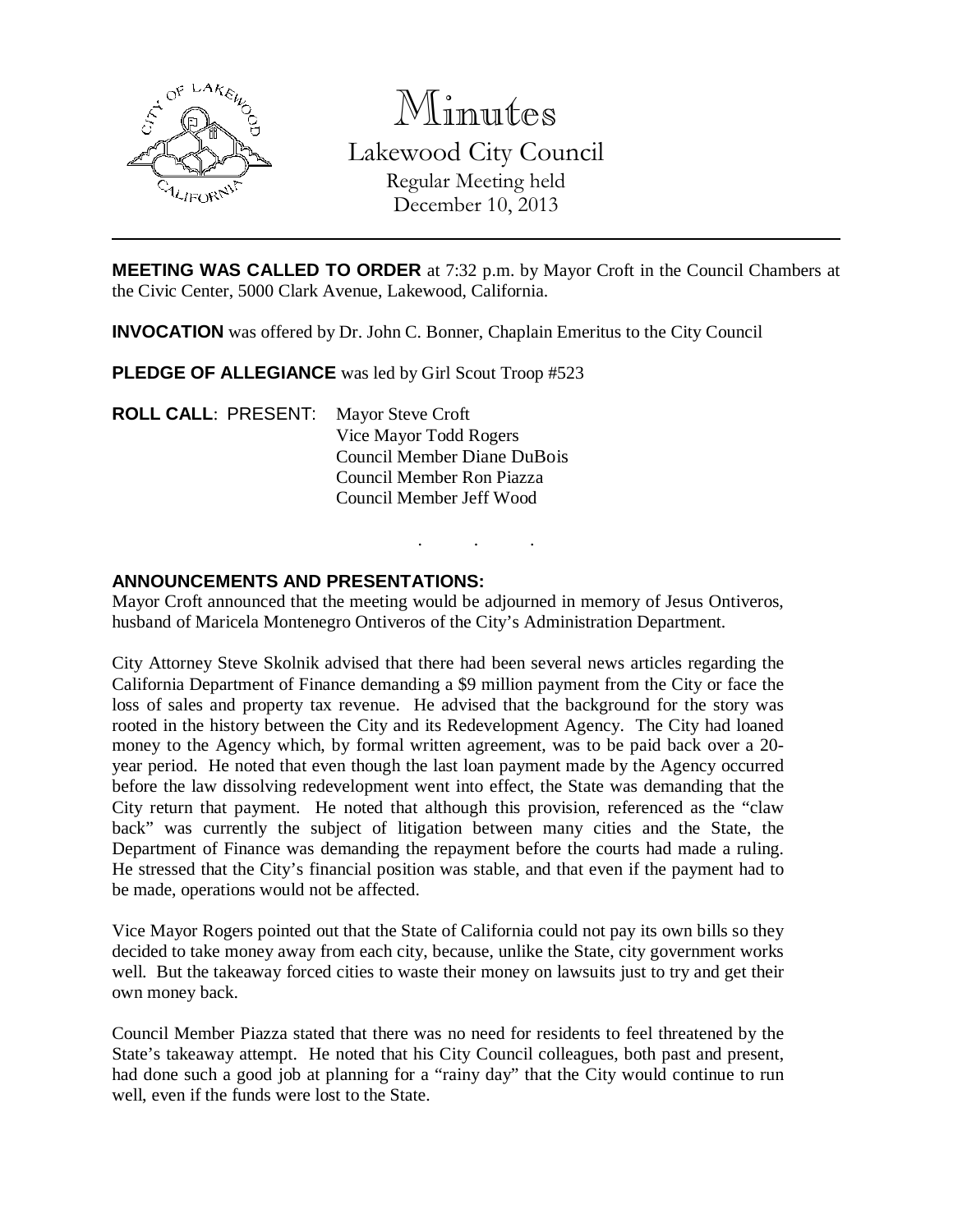### **ANNOUNCEMENTS AND PRESENTATIONS:** Continued

Council Member DuBois noted that there had been numerous reports that the State would finally be out of the red and have a budget surplus, but it would be because of money taken from our residents' pockets.

. . .

#### **ROUTINE ITEMS:**

At the request of Vice Mayor Rogers, Routine Item 5 was considered separately.

COUNCIL MEMBER DUBOIS MOVED AND COUNCIL MEMBER WOOD SECONDED TO APPROVE ROUTINE ITEMS 1 THROUGH 4 AND 6 THROUGH 9.

- RI-1 Approval of Minutes of the Meetings held November 12, and November 26, 2013
- RI-2 Approval of Personnel Transactions
- RI-3 Approval of Registers of Demands
- RI-4 Approval of Memorandum of Understanding and Easement Agreement with the County of Los Angeles for the Iacoboni Library
- RI-6 Approval of Lakewood High School Conservation Garden Grant
- RI-7 Approval of Contract for Collection Services with Linebarger Goggan Blair & Sampson, LLP
- RI-8 RESOLUTION NO. 2013-55; A RESOLUTION OF THE CITY COUNCIL OF THE CITY OF LAKEWOOD ESTABLISHING A DISABLED PERSONS DESIGNATED PARKING SPACE ON THE SOUTH SIDE OF DENMEAD STREET WITHIN THE CITY OF LAKEWOOD

RESOLUTION NO. 2013-56; A RESOLUTION OF THE CITY COUNCIL OF THE CITY OF LAKEWOOD ESTABLISHING A DISABLED PERSONS DESIGNATED PARKING SPACE ON THE EAST SIDE OF PEPPERWOOD AVENUE WITHIN THE CITY OF LAKEWOOD

RI-9 Acceptance of Notice of Completion for Public Works Contract No. 2011-04, Mayfair Park HVAC Equipment Replacement Project, Pardess Air, Inc.

UPON ROLL CALL VOTE, THE MOTION WAS APPROVED:

AYES: COUNCIL MEMBERS: Rogers, Piazza, DuBois, Wood and Croft NAYS: COUNCIL MEMBERS: None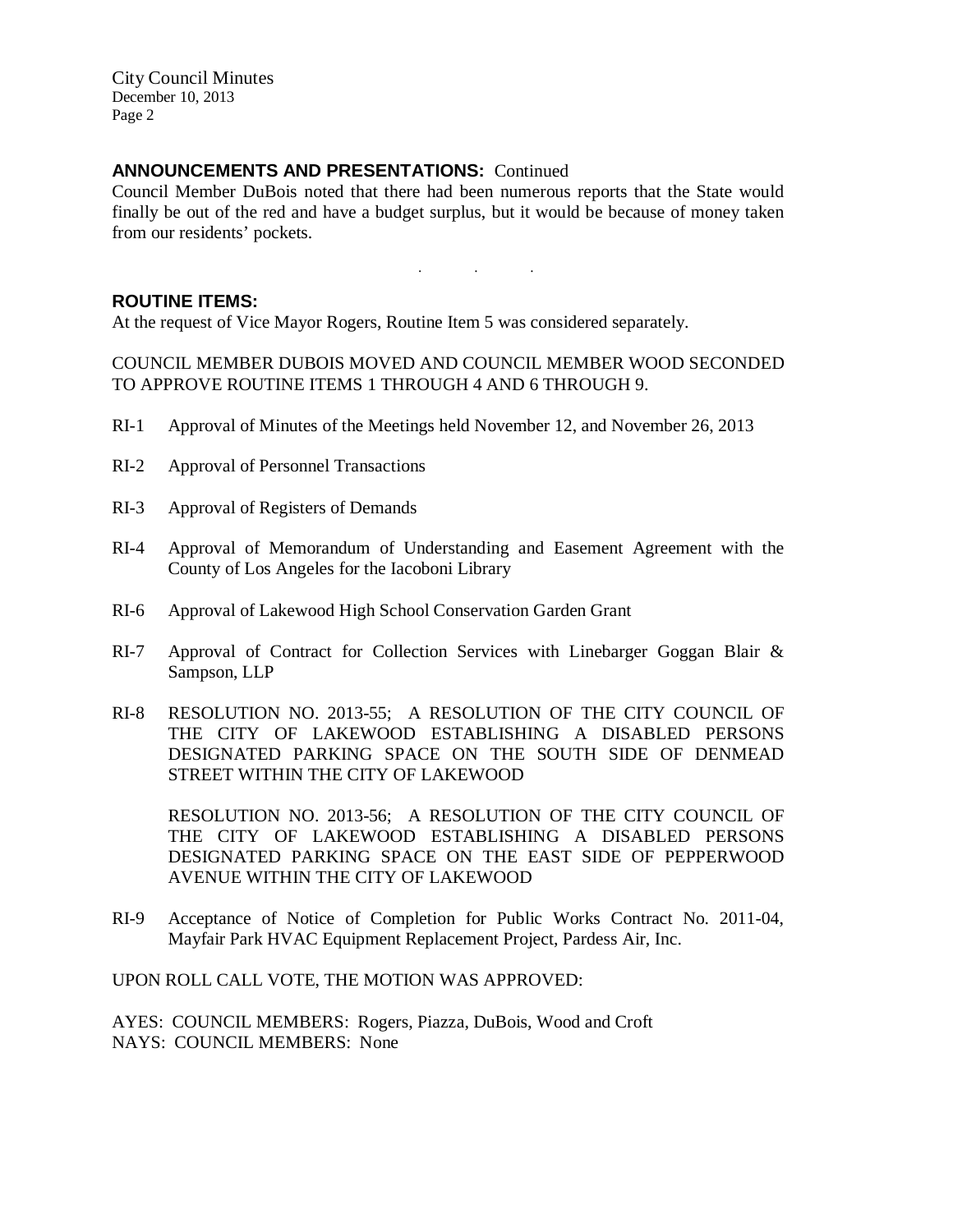#### **ROUTINE ITEMS:** Continued

RI-5 RESOLUTION NO. 2013-54; A RESOLUTION OF THE CITY COUNCIL OF THE CITY OF LAKEWOOD ESTABLISHING BIENNIAL STORMWATER FACILITY PERMIT FEES FOR SERVICES RELATING TO THE NPDES MUNICIPAL SEPARATE STORM SEWER (MS4) PERMIT-WATERSHED MANAGEMENT PROGRAM

Public Works Director Lisa Rapp gave a brief presentation based on the memo in the agenda and stated that the proposed stormwater facility permit fees were directly tied to the Low Impact Development ordinance adopted in November. She reported that the proposed fee was intended to cover the expense of inspections required under the ordinance and the City's NPDES permit.

Noting that the cost of the permit, Vice Mayor Rogers asked for a breakdown. Director of Administrative Services Diane Perkin responded by stating that the cost was an estimate based on a cost of services survey done in March, 2010, and that with experience, the cost could be adjusted down. Vice Mayor Rogers also determined from Ms. Rapp that all singlefamily residential uses would be exempt from the permit requirement.

Mayor Croft stated that during the annual periodic fee structure reviews, this specific fee could be re-visited.

VICE MAYOR ROGERS MOVED AND COUNCIL MEMBER PIAZZA SECONDED TO ADOPT RESOLUTION NO. 2013-54. UPON ROLL CALL VOTE, THE MOTION WAS APPROVED:

AYES: COUNCIL MEMBERS: Rogers, Piazza, DuBois, Wood and Croft NAYS: COUNCIL MEMBERS: None

### **1.1 • ESTABLISHMENT OF TOBACCO AND NICOTINE PRODUCT SALES IN THE C-4 ZONE**

. . .

ORDINANCE NO. 2013-9; AN ORDINANCE OF THE CITY COUNCIL OF THE CITY OF LAKEWOOD AMENDING THE LAKEWOOD MUNICIPAL CODE PERTAINING TO THE ESTABLISHMENT OF TOBACCO AND NICOTINE PRODUCT SALES IN THE C-4 (GENERAL COMMERCIAL) ZONE was read by title by the City Clerk.

Mayor Croft opened the public hearing at 7:52 p.m. and called for anyone in the audience wishing to address the City Council on this matter.

Craig Chambers, Lakewood, spoke in support of passage of the ordinance.

Father Jack Kearney, Lakewood, stated he would support passage of the ordinance provided electronic cigarettes be removed.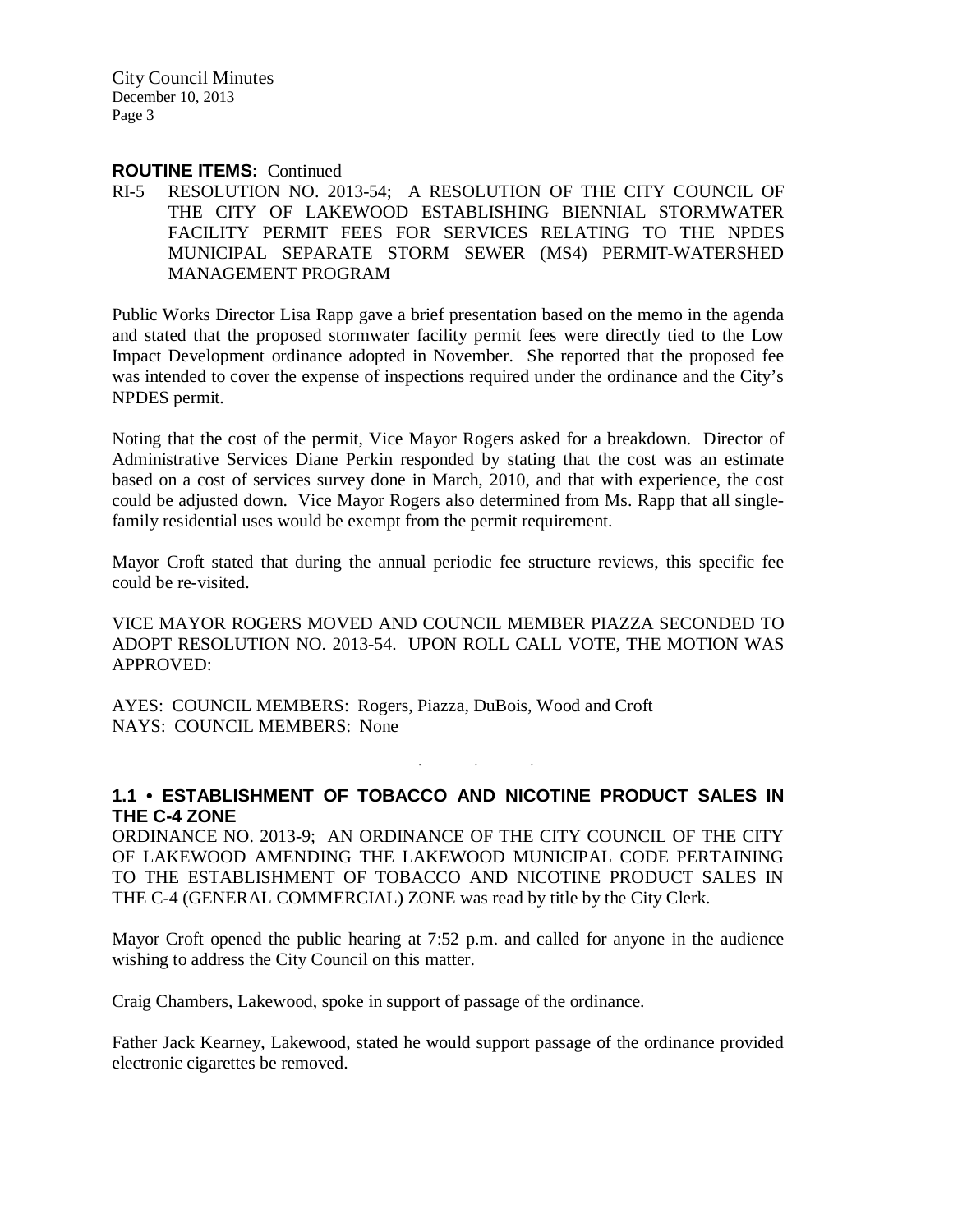### **1.1 • ESTABLISHMENT OF TOBACCO AND NICOTINE PRODUCT SALES IN THE C-4 ZONE** - Continued

Council Member Piazza emphasized that this ordinance only addressed businesses whose sales of tobacco and nicotine products were at least fifty percent or more of their business. He stated that he felt the ordinance represented a fair balance between those who want or need to use the products and those that do not want to be around those using them. He also noted that all of the currently operating businesses could continue to operate.

Vice Mayor Rogers stated that while he appreciated the input of Father Kearney, and he hoped the product proved to be positive and not harmful in the long term, it was the obligation of the City Council to be pro-active and not reactive, especially with products that could also be used for illegal substances as well as the legal ones.

Mayor Croft expressed the hope that the devices were helpful to those who wanted to quit smoking, but also expressed concern that the fastest growing sector using the devices was young people.

COUNCIL MEMBER PIAZZA MOVED AND COUNCIL MEMBER DUBOIS SECONDED TO ADOPT ORDINANCE NO. 2013-9. UPON ROLL CALL VOTE, THE MOTION WAS APPROVED:

. . .

AYES: COUNCIL MEMBERS: Rogers, Piazza, DuBois, Wood and Croft NAYS: COUNCIL MEMBERS: None

### **1.2 • ESTABLISHMENT OF INDUSTRIAL TRAINING FACILITIES**

Community Development Director Sonia Southwell made a presentation based on the memo in the agenda and stated that based on business inquiries, staff had determined that there was a need to amend the City's Municipal Code in order to allow industrial training facilities in the M-1, Light Manufacturing zone. Although currently allowed in commercial zones, along with trade and vocational schools, it was recommended that industrial training facilities be more appropriately located farther from residential uses. It was the recommendation of the Planning and Environment Commission that the City Council hold a public hearing and introduce the proposed ordinance.

ORDINANCE NO. 2013-10; AN ORDINANCE OF THE CITY COUNCIL OF THE CITY OF LAKEWOOD AMENDING THE LAKEWOOD MUNICIPAL CODE PERTAINING TO THE ESTABLISHMENT OF INDUSTRIAL TRAINING FACILITIES IN THE M-1 (LIGHT MANUFACTURING) ZONE

Council Member Wood determined from Ms. Southwell that the most recent inquiry for this type of use was for the location formerly occupied by a batting cage business.

Council Member Piazza stated that the proposed change made good common sense and that the training facilities, as a part of the City's vibrant industrial area, could bring more jobs to the City.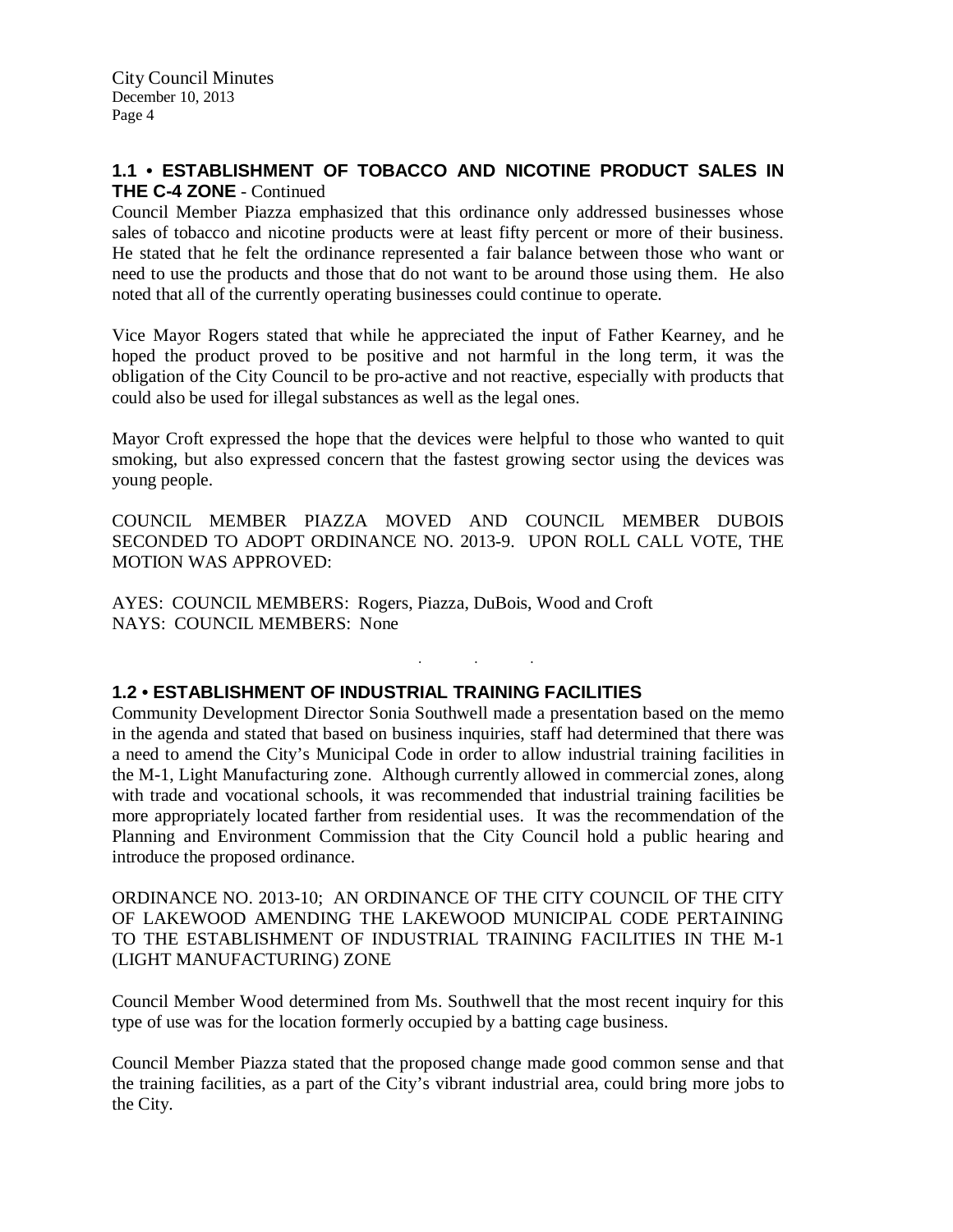### **1.2 • ESTABLISHMENT OF INDUSTRIAL TRAINING FACILITIES** - Continued

Mayor Croft opened the public hearing at 8:13 p.m. and called for anyone in the audience wishing to address the City Council on this matter. There was no response.

VICE MAYOR ROGERS MOVED AND COUNCIL MEMBER WOOD SECONDED TO CLOSE THE PUBLIC HEARING AND INTRODUCE ORDINANCE NO. 2013-10. UPON ROLL CALL VOTE, THE MOTION WAS APPROVED:

. . .

AYES: COUNCIL MEMBERS: Rogers, Piazza, DuBois, Wood and Croft NAYS: COUNCIL MEMBERS: None

### **1.3 • PURCHASE OF CNG FUEL COMPRESSORS**

The Director of Administrative Services gave a presentation based on the memo in the agenda and reported that two compressed natural gas (CNG) fueling station compressors at both the Nixon and Arbor yards had reached the end of their useful life and required replacement. She advised that funding for the replacement equipment was available from a combination of Air Quality Management District grant funds and the water enterprise budget. Requests for Proposal had been submitted to three vendors with one response. It was the recommendation of staff that the City Council authorize the purchase and installation of four Bauer C120-9 CNG refueling compressors from Greenfix, for a total price of \$135,116.

Mayor Croft opened the public hearing at 8:15 p.m. and called for anyone in the audience wishing to address the City Council on this matter. There was no response.

VICE MAYOR ROGERS MOVED AND COUNCIL MEMBER DUBOIS SECONDED TO APPROVE STAFF'S RECOMMENDATION. UPON ROLL CALL VOTE, THE MOTION WAS APPROVED:

AYES: COUNCIL MEMBERS: Rogers, Piazza, DuBois, Wood and Croft NAYS: COUNCIL MEMBERS: None

# **3.1 • COMPREHENSIVE ANNUAL FINANCIAL REPORT (CAFR) FOR YEAR ENDED JUNE 30, 2013**

. . .

The Director of Administrative Services gave a presentation based on the memo in the agenda and stated the Comprehensive Annual Financial Report (CAFR) was compiled by the Administrative Services Department staff and audited by the certified accounting firm of White Nelson Diehl Evans, LLP. She advised that the document was comprised of four sections, the Introductory, Financial, Supplemental Schedules and Statistical and provided a review of the year-over-year changes from the previous fiscal year. She noted that an Extraordinary Item in the CAFR was entirely related to the State's dissolution of redevelopment agencies, including the Lakewood Redevelopment Agency. She concluded by reporting that General Fund revenues exceeded expenditures and the City remained in sound fiscal condition.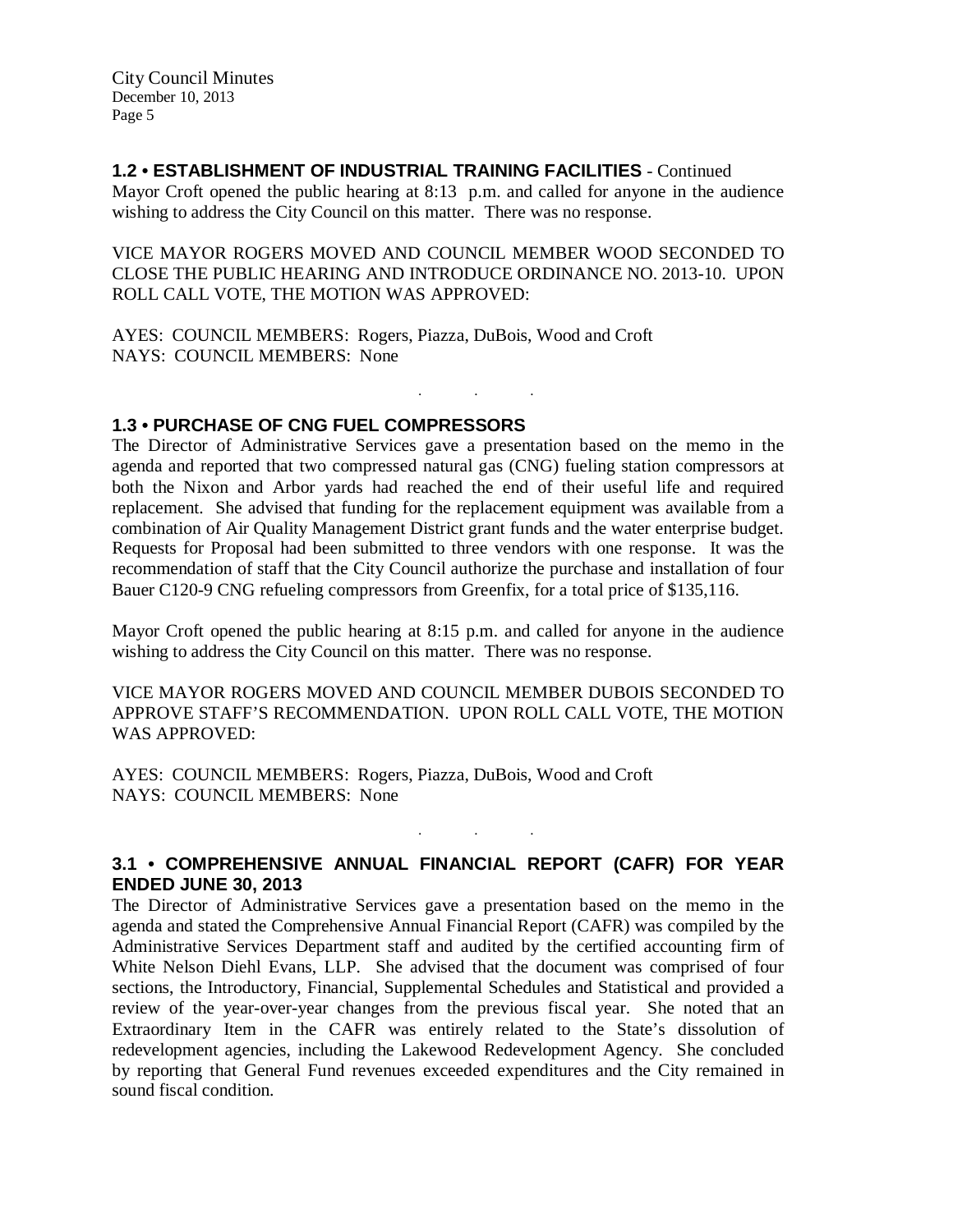#### **3.1 • COMPREHENSIVE ANNUAL FINANCIAL REPORT (CAFR) FOR YEAR ENDED JUNE 30, 2013** - Continued

COUNCIL MEMBER DUBOIS MOVED AND COUNCIL MEMBER WOOD SECONDED TO RECEIVE AND FILE THE COMPREHENSIVE ANNUAL FINANCIAL REPORT AS PRESENTED. UPON ROLL CALL VOTE, THE MOTION WAS APPROVED:

AYES: COUNCIL MEMBERS: Rogers, Piazza, DuBois, Wood and Croft NAYS: COUNCIL MEMBERS: None

#### **WRITTEN COMMUNICATIONS:**

Correspondence from the Greater Los Angeles County Vector Control District Regarding Appointment of Representative to their Board of Trustees Mayor Croft stated that he would like to continue to represent the City on this Board and recommended a two-year appointment.

. . .

VICE MAYOR ROGERS MOVED AND COUNCIL MEMBER DUBOIS SECONDED TO APPOINT STEVE CROFT TO A TWO-YEAR TERM AS THE CITY'S REPRESENTATIVE TO THE VECTOR CONTROL DISTRICT BOARD OF TRUSTEES. UPON ROLL CALL VOTE, THE MOTION WAS APPROVED:

AYES: COUNCIL MEMBERS: Rogers, Piazza, DuBois, Wood and Croft NAYS: COUNCIL MEMBERS: None

Correspondence from the City of Long Beach Regarding the April 8, 2014 Election for Long Beach Unified School District and Long Beach Community College District Mayor Croft summarized the correspondence from the City of Long Beach, stating that since both Long Beach Unified School District and Long Beach Community College District covered portions of the City of Lakewood, the City of Long Beach was requesting concurrence to conduct the elections for those portions within the City of Lakewood.

COUNCIL MEMBER WOOD MOVED AND COUNCIL MEMBER DUBOIS SECONDED TO APPROVE THE REQUEST FROM THE CITY OF LONG BEACH. UPON ROLL CALL VOTE, THE MOTION WAS APPROVED:

AYES: COUNCIL MEMBERS: Rogers, Piazza, DuBois, Wood and Croft NAYS: COUNCIL MEMBERS: None

. . .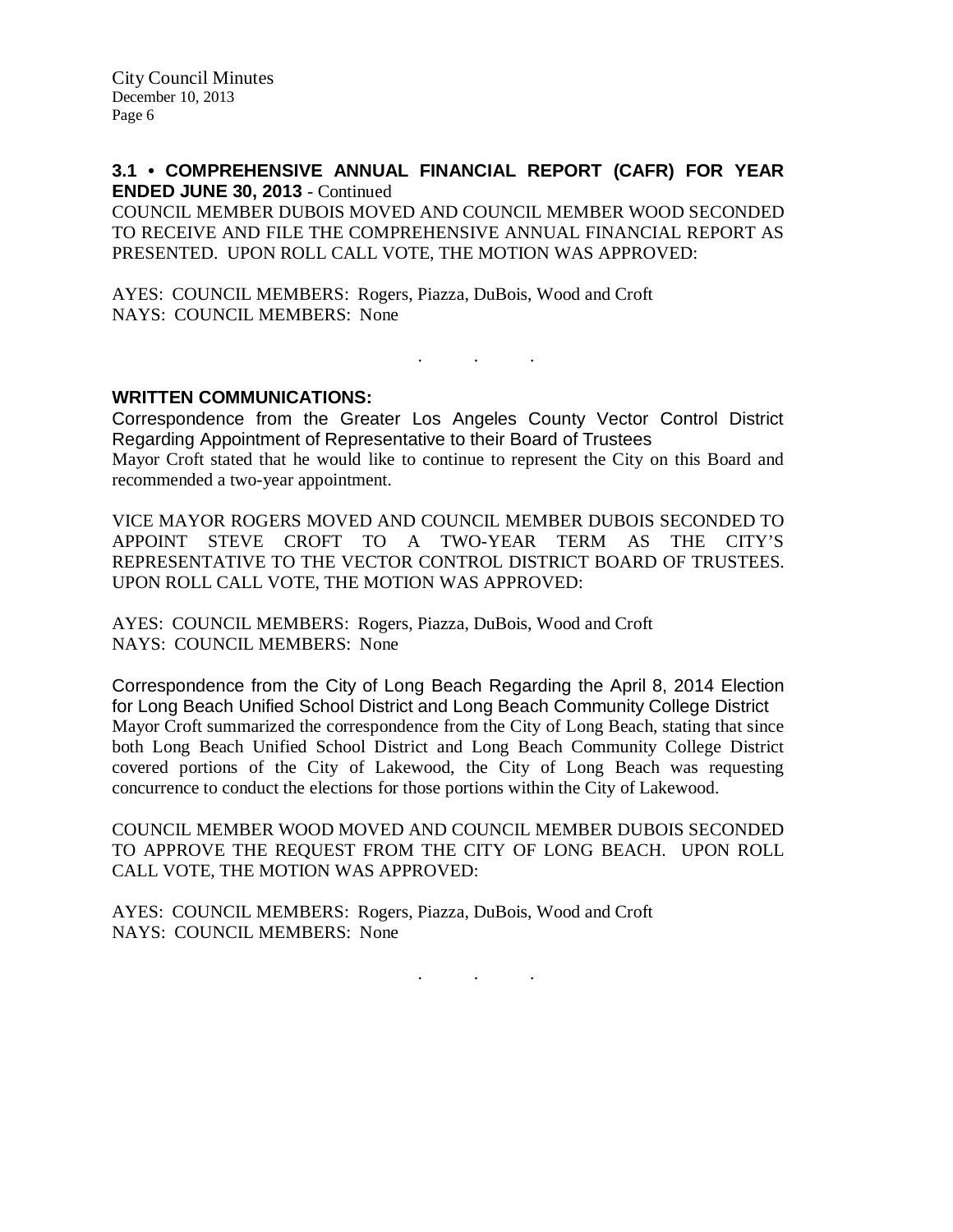# **SUCCESSOR AGENCY ACTIONS**

1. Approval of Register of Demands COUNCIL MEMBER WOOD MOVED AND COUNCIL MEMBER DUBOIS SECONDED TO APPROVE THE REGISTER OF DEMANDS. UPON ROLL CALL VOTE, THE MOTION WAS APPROVED:

AYES: COUNCIL MEMBERS: Rogers, Piazza, DuBois, Wood and Croft NAYS: COUNCIL MEMBERS: None

**SUCCESSOR HOUSING ACTIONS**

1. Approval of Registers of Demands COUNCIL MEMBER DUBOIS MOVED AND COUNCIL MEMBER WOOD SECONDED TO APPROVE THE REGISTERS OF DEMANDS. UPON ROLL CALL VOTE, THE MOTION WAS APPROVED:

. . .

AYES: COUNCIL MEMBERS: Rogers, Piazza, DuBois, Wood and Croft NAYS: COUNCIL MEMBERS: None

. . .

#### **ORAL COMMUNICATIONS:**

Sharon Gerhardt, Lakewood, addressed the City Council regarding speeding vehicles around Palms Elementary School.

Mitch Ramirez, Lakewood, addressed the City Council regarding overweight trucks on Paramount Boulevard causing damage to street pavement.

Christopher Sutton, representing the Bonaventure Hotel, Los Angeles, addressed the City Council regarding a Metropolitan Transportation Authority transit project.

. . .

At 8:38 p.m., the City Council recessed to a closed session.

#### **CLOSED SESSION:**

CONFERENCE WITH LEGAL COUNSEL-EXISTING LITIGATION Pursuant to Government Code §54956.9(d)(1) City of Lakewood, et al. v. Board of Equalization, John Chang, et al., Case No. 34-2013- 80001683

. . .

At 9:12 p.m., the City Council reconvened. No action was taken.